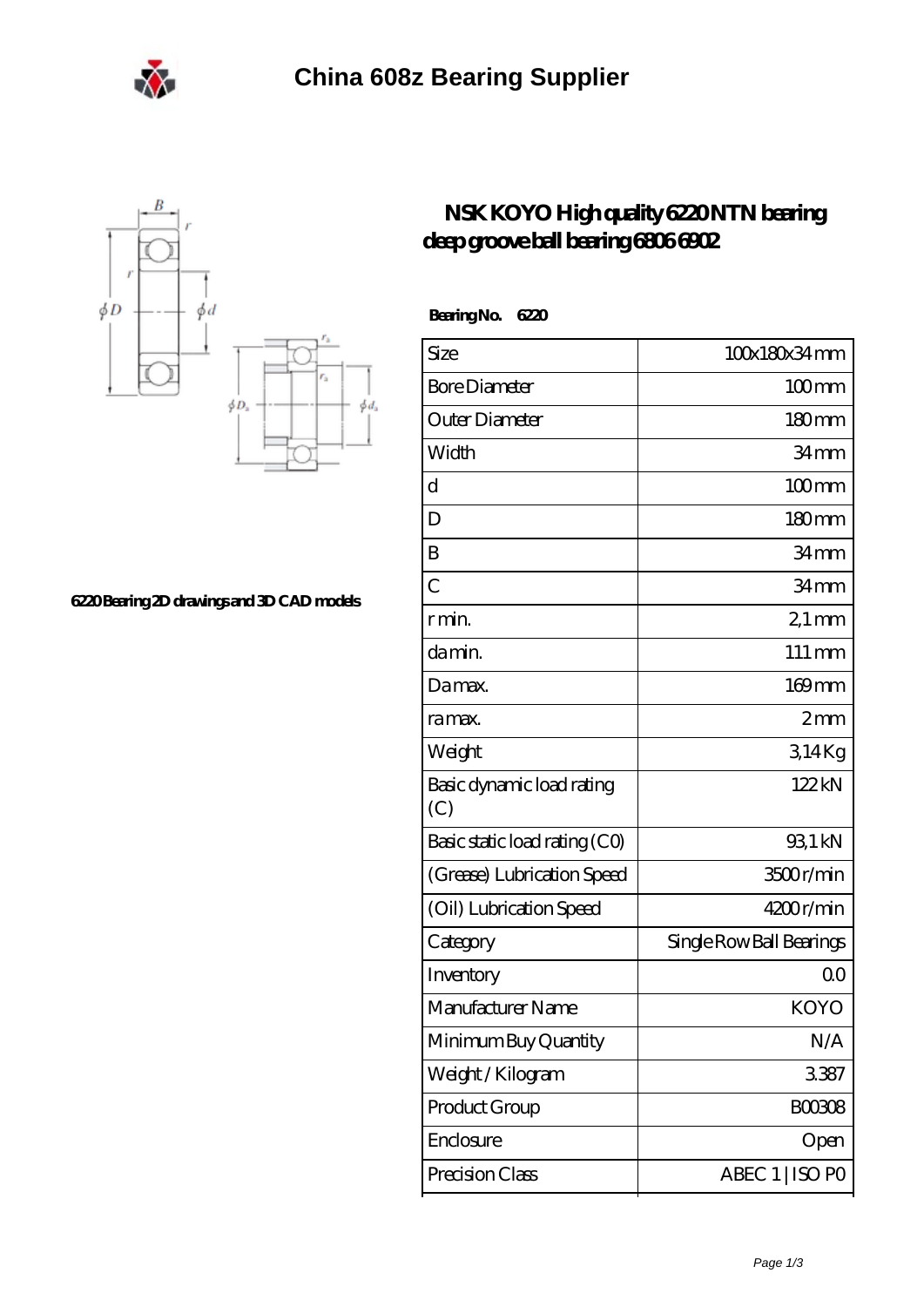

## **[China 608z Bearing Supplier](https://m.eheuroantenna.com)**

| Maximum Capacity / Filling<br>Slot | No                                                                                                                                                                             |
|------------------------------------|--------------------------------------------------------------------------------------------------------------------------------------------------------------------------------|
| Rolling Element                    | <b>Ball Bearing</b>                                                                                                                                                            |
| Snap Ring                          | No                                                                                                                                                                             |
| <b>Internal Special Features</b>   | No                                                                                                                                                                             |
| Cage Material                      | Steel                                                                                                                                                                          |
| Internal Clearance                 | CO-Medium                                                                                                                                                                      |
| Inch - Metric                      | Metric                                                                                                                                                                         |
| Long Description                   | 100MM Bore; 180MM<br>Outside Diameter; 34MM<br>Outer Race Diameter:<br>Open; Ball Bearing; ABEC 1<br>ISO PO, No Filling Slot; No<br>Snap Ring, No Internal<br>Special Features |
| Category                           | Single Row Ball Bearing                                                                                                                                                        |
| <b>UNSPSC</b>                      | 31171504                                                                                                                                                                       |
| Harmonized Tariff Code             | 8482105068                                                                                                                                                                     |
| Noun                               | Bearing                                                                                                                                                                        |
| <b>Keyword String</b>              | Ball                                                                                                                                                                           |
| Manufacturer URL                   | http://www.koyousa.com                                                                                                                                                         |
| Manufacturer Item Number           | 6220                                                                                                                                                                           |
| Weight/LBS                         | 7.46                                                                                                                                                                           |
| Bore                               | 3937Inch   100Millimeter                                                                                                                                                       |
| Outer Race Width                   | 1.339 Inch   34 Millimeter                                                                                                                                                     |
| Outside Diameter                   | 7.087 Inch   180 Millimeter                                                                                                                                                    |
| Bearing No.                        | 6220                                                                                                                                                                           |
| r(min)                             | 21                                                                                                                                                                             |
| Cr                                 | 153                                                                                                                                                                            |
| CQ                                 | 931                                                                                                                                                                            |
| Cu                                 | 5.15                                                                                                                                                                           |
| fO                                 | 144                                                                                                                                                                            |
| Grease lub.                        | 3500                                                                                                                                                                           |
| Oil lub.                           | 4200                                                                                                                                                                           |
|                                    |                                                                                                                                                                                |